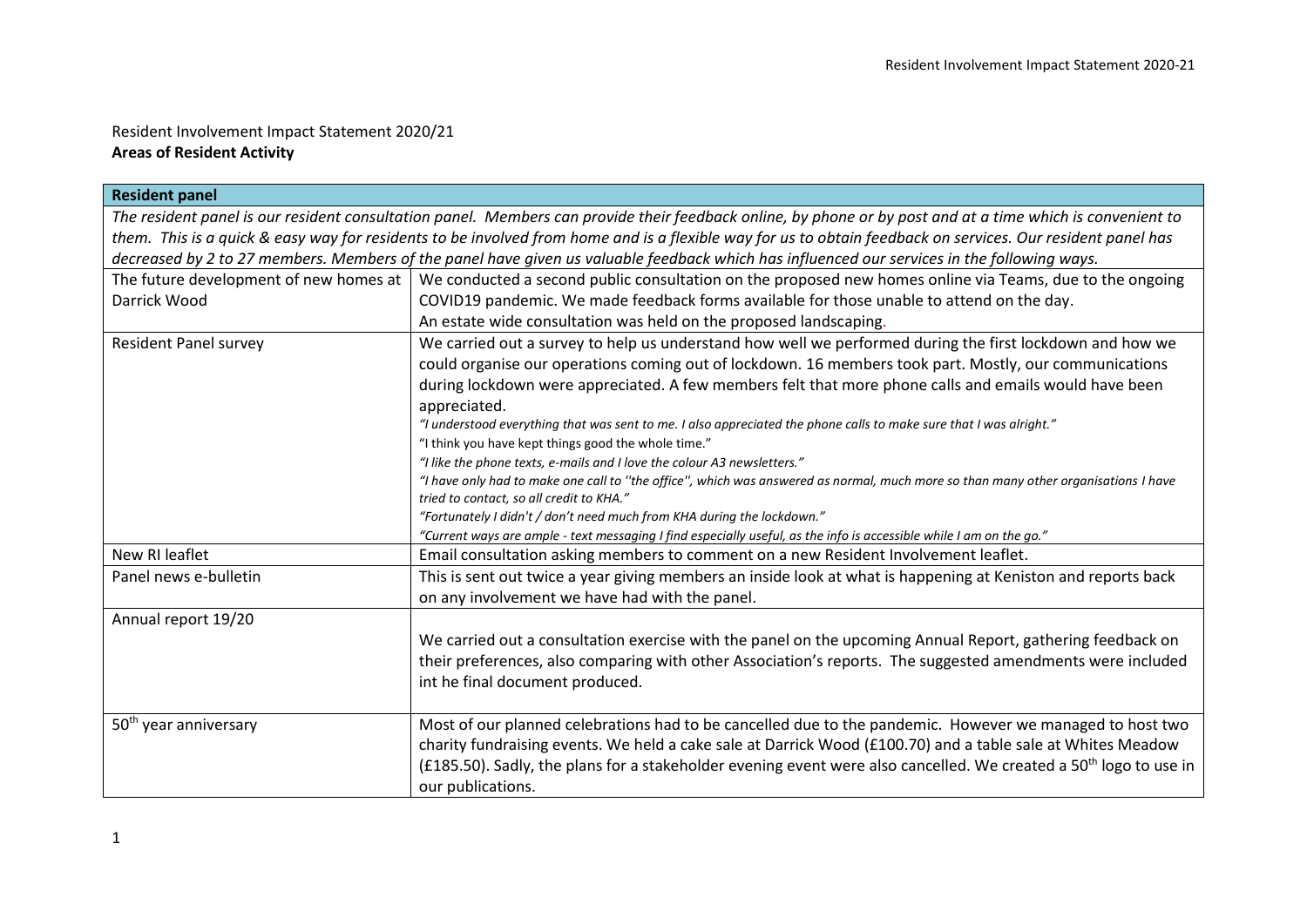| <b>Other Consultations</b>                                                                                                                                                                                                                         |                                                                                                                                                                                                                                                                                                                                                                                              |  |
|----------------------------------------------------------------------------------------------------------------------------------------------------------------------------------------------------------------------------------------------------|----------------------------------------------------------------------------------------------------------------------------------------------------------------------------------------------------------------------------------------------------------------------------------------------------------------------------------------------------------------------------------------------|--|
| Bickley grounds maintenance contract -<br>forum established                                                                                                                                                                                        | We formed a working sub group including local residents, to help us appoint a new grounds maintenance<br>contractor.                                                                                                                                                                                                                                                                         |  |
| Biomass heating at Southwood Close                                                                                                                                                                                                                 | We carried out a successful installation of individual boilers to 37 properties, with 2 residents not to have this<br>work completed.                                                                                                                                                                                                                                                        |  |
| Resident survey                                                                                                                                                                                                                                    | A survey was sent to all residents asking them how they felt we had been communicating with them during<br>lockdown. 75 residents took part in this. We received very high levels of satisfaction with the way we<br>communicated with our customers during this time, via social media, our website, information leaflets, as well<br>as individual calls to our more vulnerable customers. |  |
| <b>Other Groups</b>                                                                                                                                                                                                                                |                                                                                                                                                                                                                                                                                                                                                                                              |  |
| Darrick Wood Community Group                                                                                                                                                                                                                       | The DWC group has disbanded but due to the pandemic they have not yet completed their final AGM, which<br>was due in 2020. Their funds have been taken in-house. Residents will be able to ask for community funding<br>for events and training at Darrick Wood.                                                                                                                             |  |
| <b>Editorial Panel</b>                                                                                                                                                                                                                             |                                                                                                                                                                                                                                                                                                                                                                                              |  |
| The Editorial Panel was set up to review<br>leaflets and other communications.<br>Members of the panel individually<br>proofread our communications and<br>review areas such as design layout and<br>ensure that it is understandable.             | Last year our editorial panel reviewed:<br><b>Talkback magazines</b><br><b>Annual Report</b>                                                                                                                                                                                                                                                                                                 |  |
| <b>Estate Satisfaction surveys</b>                                                                                                                                                                                                                 |                                                                                                                                                                                                                                                                                                                                                                                              |  |
| We carry out surveys every other year on a scheme by scheme basis and are specially focused on the services provided by Keniston paid for out of the service<br>charge. The surveys are carried out electronically via survey monkey and via post. |                                                                                                                                                                                                                                                                                                                                                                                              |  |
| 5 surveys were carried out                                                                                                                                                                                                                         | Overall Satisfaction at the schemes was as follows:                                                                                                                                                                                                                                                                                                                                          |  |
|                                                                                                                                                                                                                                                    | Silver Court/Byers Court<br>89%<br>Nethewode Court<br>100%                                                                                                                                                                                                                                                                                                                                   |  |
|                                                                                                                                                                                                                                                    | <b>Burnhill House</b><br>73%                                                                                                                                                                                                                                                                                                                                                                 |  |
|                                                                                                                                                                                                                                                    | Perryfield House<br>100%                                                                                                                                                                                                                                                                                                                                                                     |  |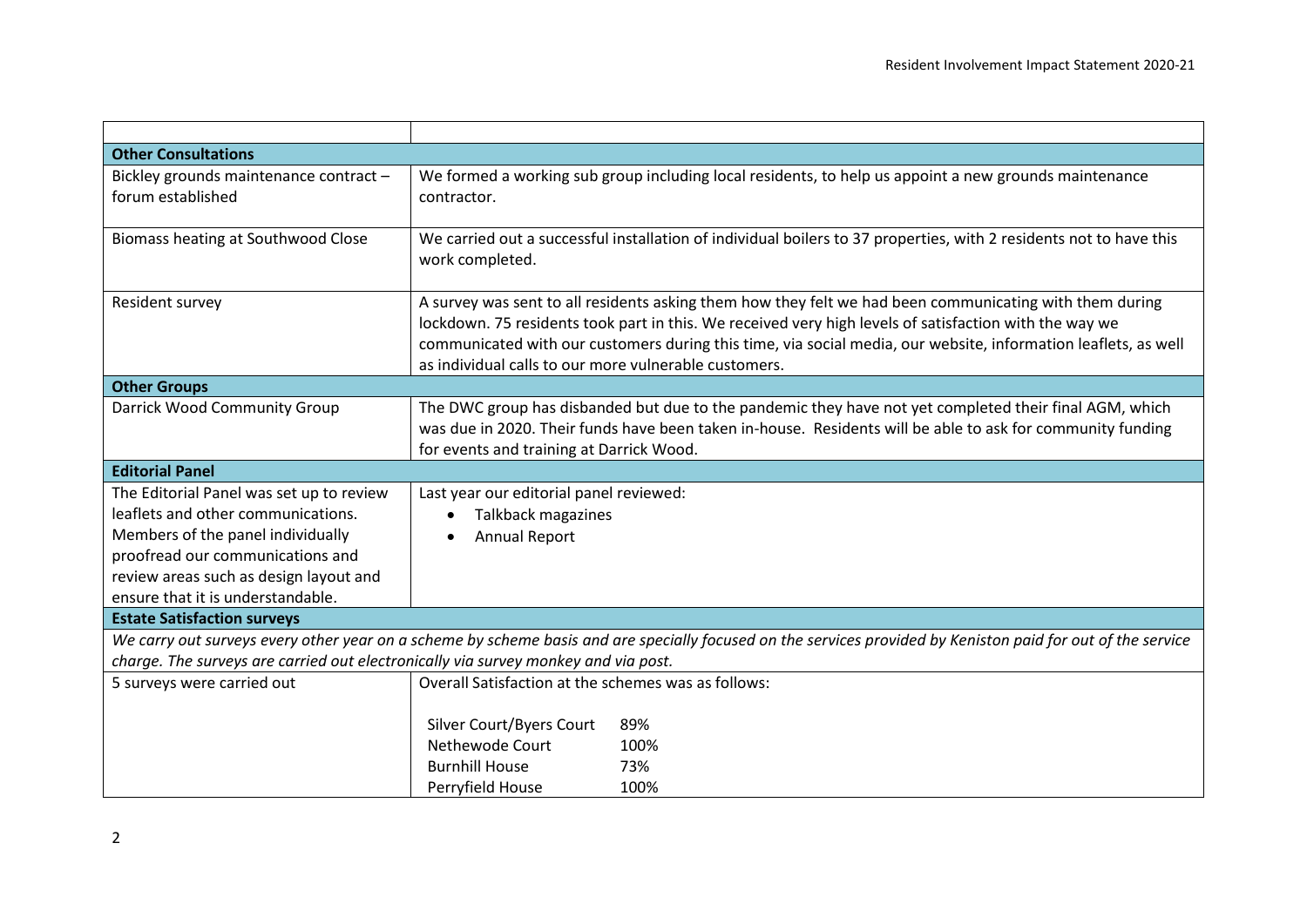|                                                                                                                                                                                                       | Sunningdale Court<br>86%                                                                                                                                                                                                                                                                                                                                                                                                                                                                |  |
|-------------------------------------------------------------------------------------------------------------------------------------------------------------------------------------------------------|-----------------------------------------------------------------------------------------------------------------------------------------------------------------------------------------------------------------------------------------------------------------------------------------------------------------------------------------------------------------------------------------------------------------------------------------------------------------------------------------|--|
|                                                                                                                                                                                                       | Where we scored lower satisfaction results, residents feedback on the standard of cleaning and suggested an<br>increased provision. Regular inspections to assess the standard of cleaning had been less than usual due to the<br>pandemic, but is now being monitored on a regular basis to ensure expected standards are being met. An<br>increase of cleaning provision is a service chargeable item and we would need to consult with residents before<br>increasing any provision. |  |
|                                                                                                                                                                                                       | A small number of improvement items were also suggested, including a change of door entry to include CCTV<br>and increased lighting in some estate areas.                                                                                                                                                                                                                                                                                                                               |  |
| Social media and comms                                                                                                                                                                                |                                                                                                                                                                                                                                                                                                                                                                                                                                                                                         |  |
| This past year social media has been heavily used to keep our residents informed of our services and related advice on COVID19. We have also shared<br>public resources and information of relevance. |                                                                                                                                                                                                                                                                                                                                                                                                                                                                                         |  |
| The Keniston Gossip group has been used by residents to talk to each other and ask for help or advice. On the Darrick Wood Facebook group, a resident                                                 |                                                                                                                                                                                                                                                                                                                                                                                                                                                                                         |  |
| during lockdown asked if a neighbour could collect a prescription and successfully found some help.                                                                                                   |                                                                                                                                                                                                                                                                                                                                                                                                                                                                                         |  |
| DWood Facebook 395 friends (-2)                                                                                                                                                                       |                                                                                                                                                                                                                                                                                                                                                                                                                                                                                         |  |
| Keniston Facebook 222 followers (+21)                                                                                                                                                                 |                                                                                                                                                                                                                                                                                                                                                                                                                                                                                         |  |
| Keniston Gossip group 70 members                                                                                                                                                                      |                                                                                                                                                                                                                                                                                                                                                                                                                                                                                         |  |
| Twitter 1778 followers (+64)                                                                                                                                                                          |                                                                                                                                                                                                                                                                                                                                                                                                                                                                                         |  |
| LinkedIn 291 followers (+91)                                                                                                                                                                          |                                                                                                                                                                                                                                                                                                                                                                                                                                                                                         |  |
| Youtube - No public videos this year but used for private meeting recordings.                                                                                                                         |                                                                                                                                                                                                                                                                                                                                                                                                                                                                                         |  |
| Covid information leaflets                                                                                                                                                                            | New COVID19 information leaflets were created and made available on the website. We also emailed them to<br>residents.                                                                                                                                                                                                                                                                                                                                                                  |  |
| <b>Community events held at schemes</b>                                                                                                                                                               |                                                                                                                                                                                                                                                                                                                                                                                                                                                                                         |  |
| Local events are a good way for residents to meet other residents and Housing Officers to discuss local issues and concerns. Community events include                                                 |                                                                                                                                                                                                                                                                                                                                                                                                                                                                                         |  |
| community action days, involving local partners and / or fun days to promote a sense of belonging and cohesion.                                                                                       |                                                                                                                                                                                                                                                                                                                                                                                                                                                                                         |  |
| 2 community events were held                                                                                                                                                                          | Most events had to be postponed due to COVID19.                                                                                                                                                                                                                                                                                                                                                                                                                                         |  |
|                                                                                                                                                                                                       | 2 charity sales events were held.                                                                                                                                                                                                                                                                                                                                                                                                                                                       |  |
| <b>Training for residents</b>                                                                                                                                                                         |                                                                                                                                                                                                                                                                                                                                                                                                                                                                                         |  |
| No training held due to the pandemic.                                                                                                                                                                 |                                                                                                                                                                                                                                                                                                                                                                                                                                                                                         |  |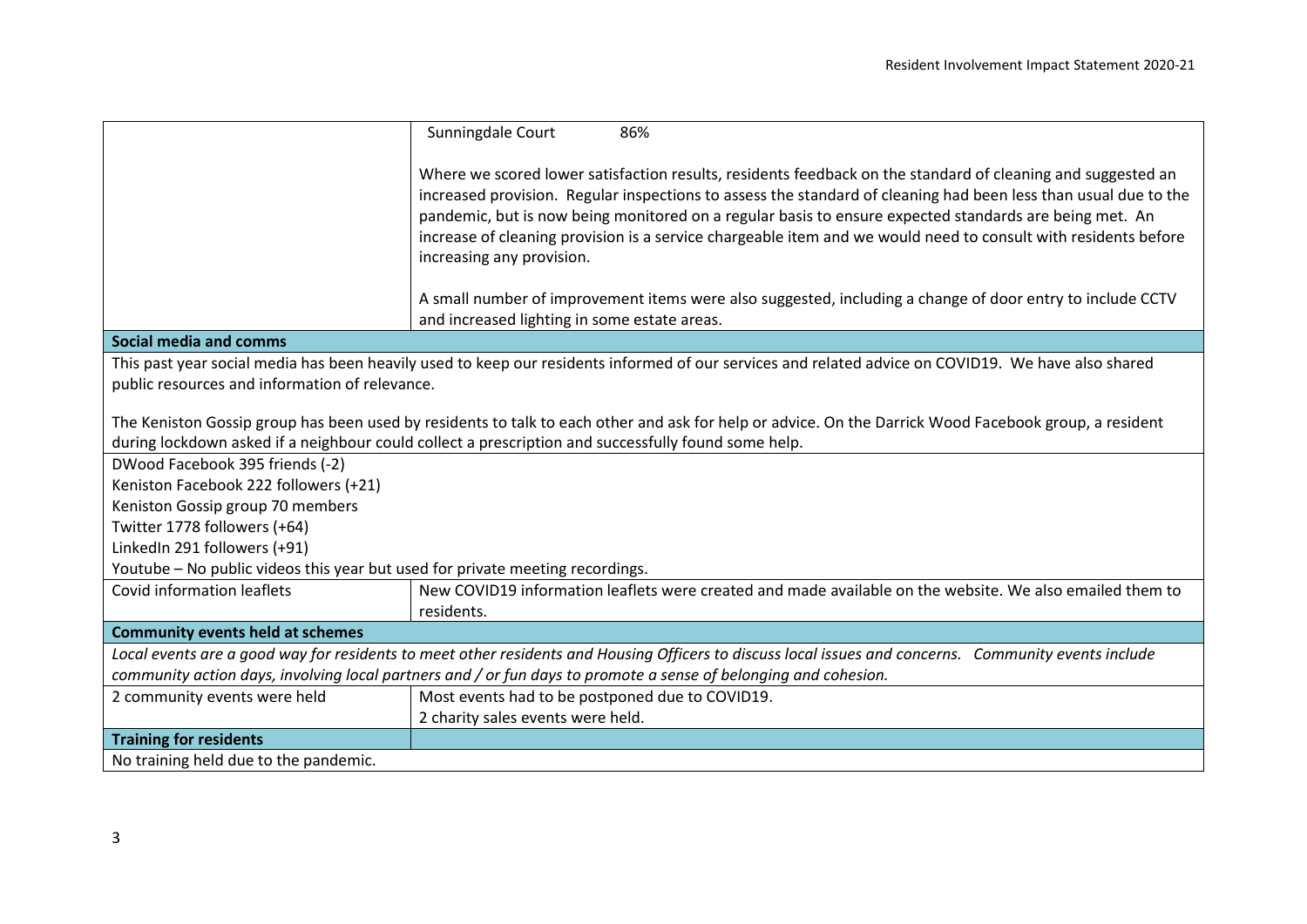| Clarion Futures - Love London Working                                                                                                                                                                                                                                                                                                                                                                                                    | We continue to make referrals to the LLW initiative via Clarion Futures, although the number of referrals are<br>reducing on account of having reached all our residents with the initiative. Courses for last year were cancelled<br>due to the pandemic.                                                                   |  |
|------------------------------------------------------------------------------------------------------------------------------------------------------------------------------------------------------------------------------------------------------------------------------------------------------------------------------------------------------------------------------------------------------------------------------------------|------------------------------------------------------------------------------------------------------------------------------------------------------------------------------------------------------------------------------------------------------------------------------------------------------------------------------|--|
| Debt advice                                                                                                                                                                                                                                                                                                                                                                                                                              | Our rent income team referred residents to:                                                                                                                                                                                                                                                                                  |  |
|                                                                                                                                                                                                                                                                                                                                                                                                                                          | Step Change Advice<br>$\bullet$                                                                                                                                                                                                                                                                                              |  |
|                                                                                                                                                                                                                                                                                                                                                                                                                                          | Christian's Against Poverty                                                                                                                                                                                                                                                                                                  |  |
|                                                                                                                                                                                                                                                                                                                                                                                                                                          | HOYD in Islington                                                                                                                                                                                                                                                                                                            |  |
|                                                                                                                                                                                                                                                                                                                                                                                                                                          | Citizen's Advice Bureau                                                                                                                                                                                                                                                                                                      |  |
|                                                                                                                                                                                                                                                                                                                                                                                                                                          | These services offer specialist debt advice to those in need of assistance.                                                                                                                                                                                                                                                  |  |
| <b>Management Team Walkabouts</b>                                                                                                                                                                                                                                                                                                                                                                                                        |                                                                                                                                                                                                                                                                                                                              |  |
| We arrange monthly estate walkabouts throughout the year to identify concerns that local tenants have and consider improvements that could address the<br>issues. Walkabouts were suspended during lockdown, so only two occurred during 20/21. They have resumed in April 2021.                                                                                                                                                         |                                                                                                                                                                                                                                                                                                                              |  |
| Walkabouts                                                                                                                                                                                                                                                                                                                                                                                                                               | 2 walkabouts completed, with 9 residents attending.                                                                                                                                                                                                                                                                          |  |
| <b>Resident meetings</b>                                                                                                                                                                                                                                                                                                                                                                                                                 |                                                                                                                                                                                                                                                                                                                              |  |
| We generally hold stock renewal meetings when required plus 1 tenant meeting per year at each scheme, unless a particular issue requires a more frequent<br>meeting. Sometimes stock renewal and housing management tenant meetings were combined. Tenants meetings allow us the opportunity to discuss issues<br>affecting residents and also gives us the opportunity to discuss wider issues, and more about the services we provide. |                                                                                                                                                                                                                                                                                                                              |  |
| <b>Tenant Meetings</b>                                                                                                                                                                                                                                                                                                                                                                                                                   | None                                                                                                                                                                                                                                                                                                                         |  |
| <b>Stock Renewal meetings</b>                                                                                                                                                                                                                                                                                                                                                                                                            | Replacement kitchen selection appointments took place with 58 households. These appointments were<br>followed up with a kitchen packs sent via email or post. The kitchen packs included new kitchen layout plans,<br>information leaflets and confirmation of kitchen selection made.                                       |  |
|                                                                                                                                                                                                                                                                                                                                                                                                                                          | For all other contracts we replaced physical meetings with Information Leaflets sent via email or post which<br>included:                                                                                                                                                                                                    |  |
|                                                                                                                                                                                                                                                                                                                                                                                                                                          | 33 heating upgrades at Darrick Wood and Nethewode Court<br>39 gas central heating installation<br>-plus individual appointments to residents' homes during grant process.<br>-plus contractor survey appointments to individual homes prior to the work starting to discuss works<br>10 x window and front door replacements |  |